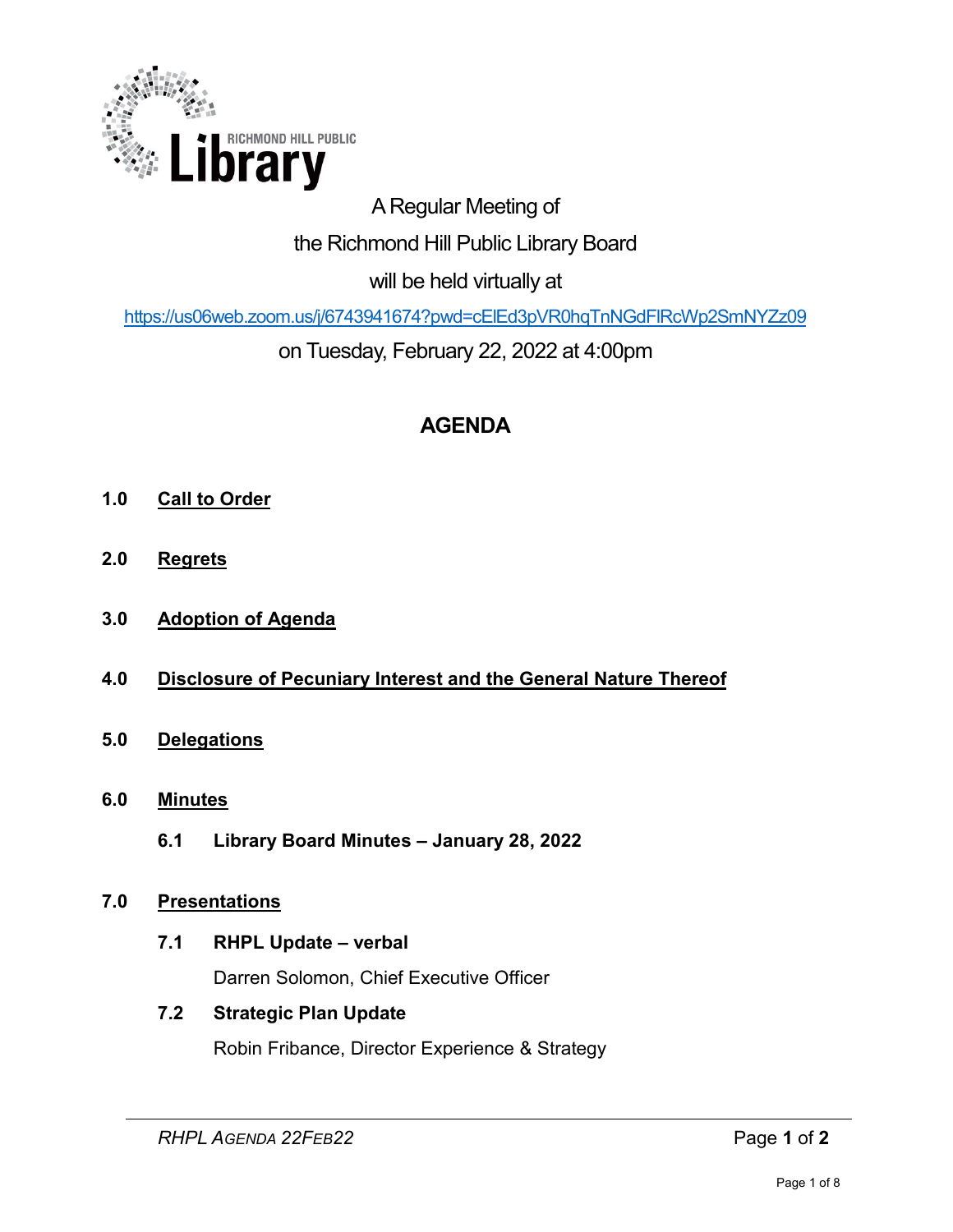#### **8.0 Reports**

Accessible documents can be accessed through the [RHPL website > Your](https://www.rhpl.ca/your-library/about-us/library-board)  Library [> About Us > Library Board](https://www.rhpl.ca/your-library/about-us/library-board)

#### **9.0 New Business**

#### **10.0 Member Announcements**

#### **11.0 Date of Next Meetings**

The next Regular Meeting of the Library Board will be held on: **Tuesday, April 26, 2022 @ 4:00 p.m.** virtually using video-teleconferencing technology**.** 

#### **12.0 Adjournment**

*Please advise Darren Solomon and Susan Quinn of regrets for attendance, by noon of the day of the meeting at e-mail: dsolomon@rhpl.ca and squinn@rhpl.ca*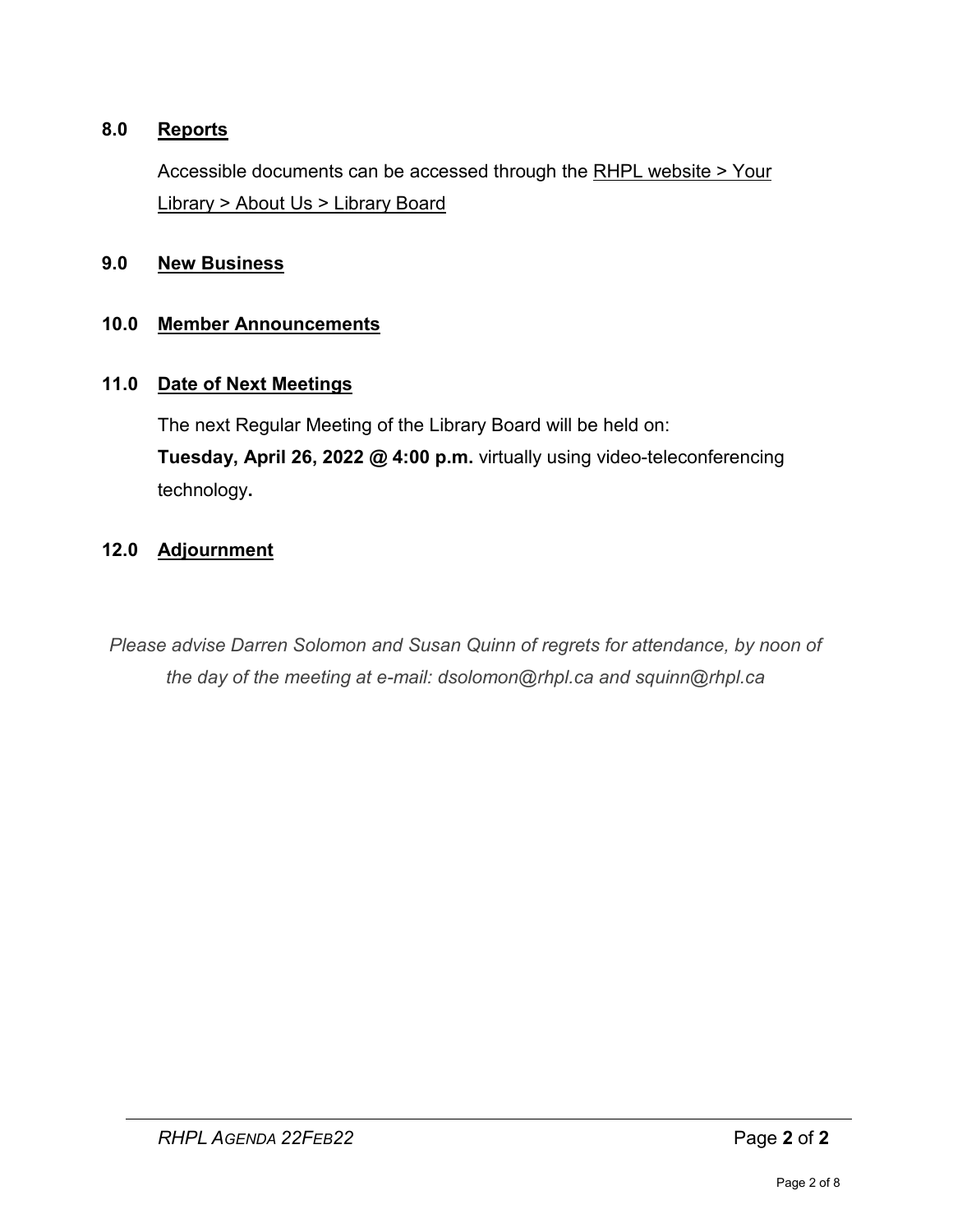**Agenda Item 6.1** 



# The Richmond Hill Public Library Board Friday, January 28, 2022

# **MINUTES**

The Richmond Hill Public Library Board held a regular meeting on Friday, January 28, 2022 virtually using video-teleconferencing technology.

- **Present:** Councillor Greg Beros, Chair Stephen Chait Frank DiPede Regional and Local Councillor Carmine Perrelli Sugantha Raj Mahnaz Shahbazi Rona Wang
- **Staff:** Darren Solomon, Chief Executive Officer Joshua Dyer, Director, Content & Strategy Delivery Yunmi Hwang, Director, Branch Services Robin Fribance, Director, Experience & Strategy Susan Quinn, Executive Administration Coordinator

# **1.0 Call to Order**

The Chair called the meeting to order at 4:30 p.m.

# **2.0 Regrets**

Regional and Local Councillor Joe DiPaola

*RHPL BOARD DRAFT MINUTES 28JAN22 PAGE 1 OF 6*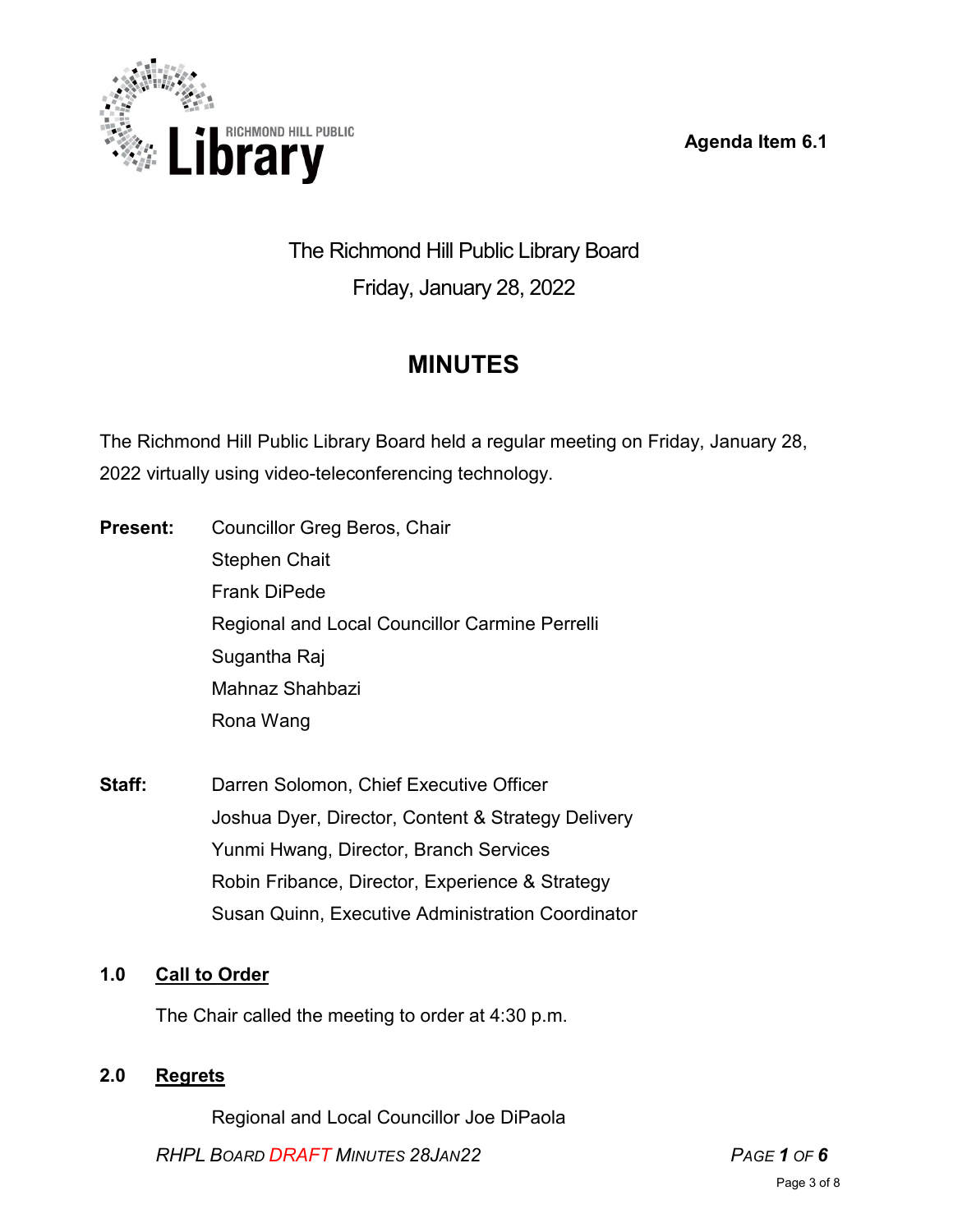Councillor Tom Muench

#### **3.0 Adoption of Agenda**

#### **Motion:**

22:01

#### **Moved By:**

R. Wang

#### **Seconded by:**

S. Chait

**THAT** the Agenda of January 28, 2022 be adopted.

#### **CARRIED UNANIMOUSLY**

#### **4.0 Disclosure of Pecuniary Interest and the General Nature Thereof**

There were no disclosures of pecuniary interest.

#### **5.0 Delegation**

- **5.1** Sangeetha Borgo, regarding public proof of vaccination requirement
- **5.2** Nella Cirillo, regarding public proof of vaccination requirement

#### **6.0 Minutes**

#### **6.1 Library Board Minutes – October 26, 2021**

#### **Motion:**

22:02

#### **Moved By:**

Regional and Local Councillor C. Perrelli

*RHPL BOARD DRAFT MINUTES 28JAN22 PAGE 2 OF 6*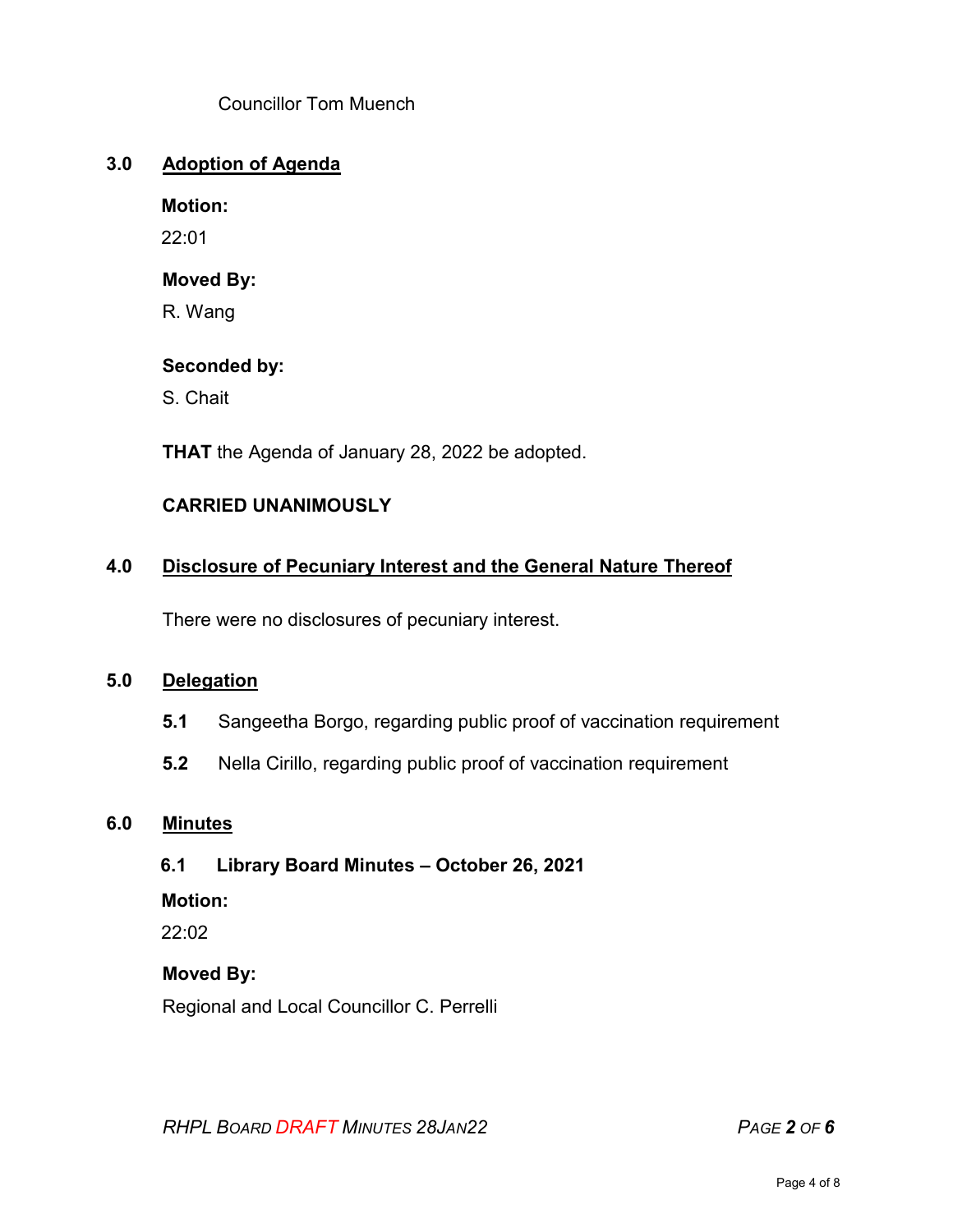#### **Seconded by:**

F. DiPede

**THAT** the Minutes of October 26, 2021 be adopted

#### **CARRIED UNANIMOUSLY**

#### **7.0 Presentations**

#### **7.1 RHPL Update**

Darren Solomon, CEO

Joshua Dyer, Director, Content & Strategy Delivery

Yunmi Hwang, Director, Branch Services

Robin Fribance, Director, Experience & Strategy

#### **Motion:**

22:03

#### **Moved By:**

S. Raj

#### **Seconded by:**

Regional and Local Councillor C. Perrelli

**THAT** the verbal update be received.

#### **CARRIED UNANIMOUSLY**

#### **8.0 Reports**

Accessible documents can be accessed through the [RHPL website > Your](https://www.rhpl.ca/your-library/about-us/library-board)  Library [> About Us > Library](https://www.rhpl.ca/your-library/about-us/library-board) Board

*RHPL BOARD DRAFT MINUTES 28JAN22 PAGE 3 OF 6*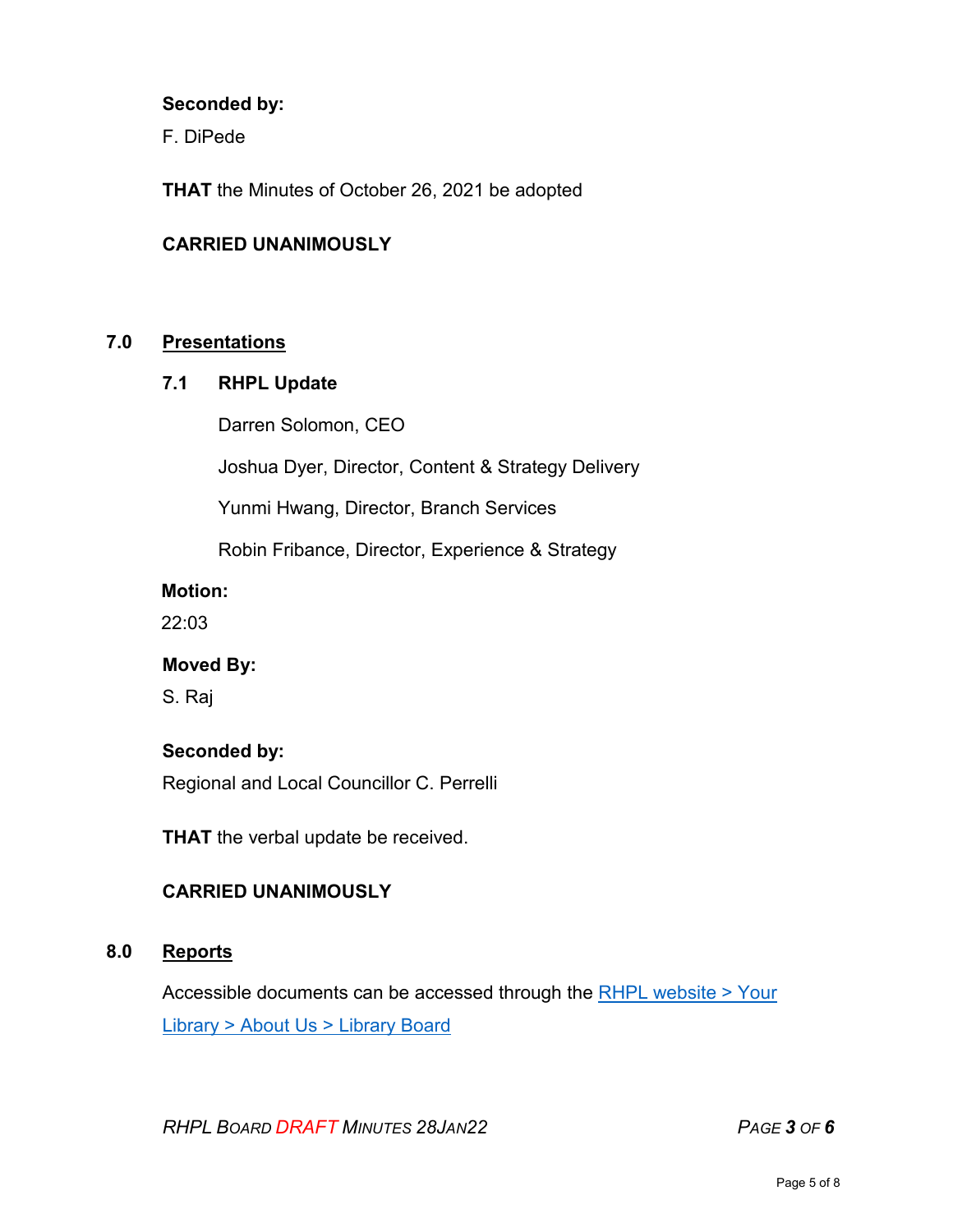### **8.1 Reallocation of Approved Reserve Funds Report SRLIB22.01**

**Motion:** 

22:04

### **Moved by:**

M. Shahbazi

# **Seconded by:**

F. DiPede

**THAT** the Library Board approve the reallocation of \$100,000 in the Library Special Purpose Reserve to the space enhancement projects at all library branches.

# **CARRIED UNANIMOUSLY**

#### **9.0 New Business**

#### **Motion:**

22:05

#### **Moved By:**

Regional and Local Councillor C. Perrelli

The Chair requested that S. Chait temporarily assume the role of Chair and S. Chait accepted.

# **Seconded by:**

Councillor G. Beros

G. Beros requested that S. Chait return the role of Chair, and S. Chait did so.

**THAT** the Board remove the proof of vaccination requirement.

*RHPL BOARD DRAFT MINUTES 28JAN22 PAGE 4 OF 6*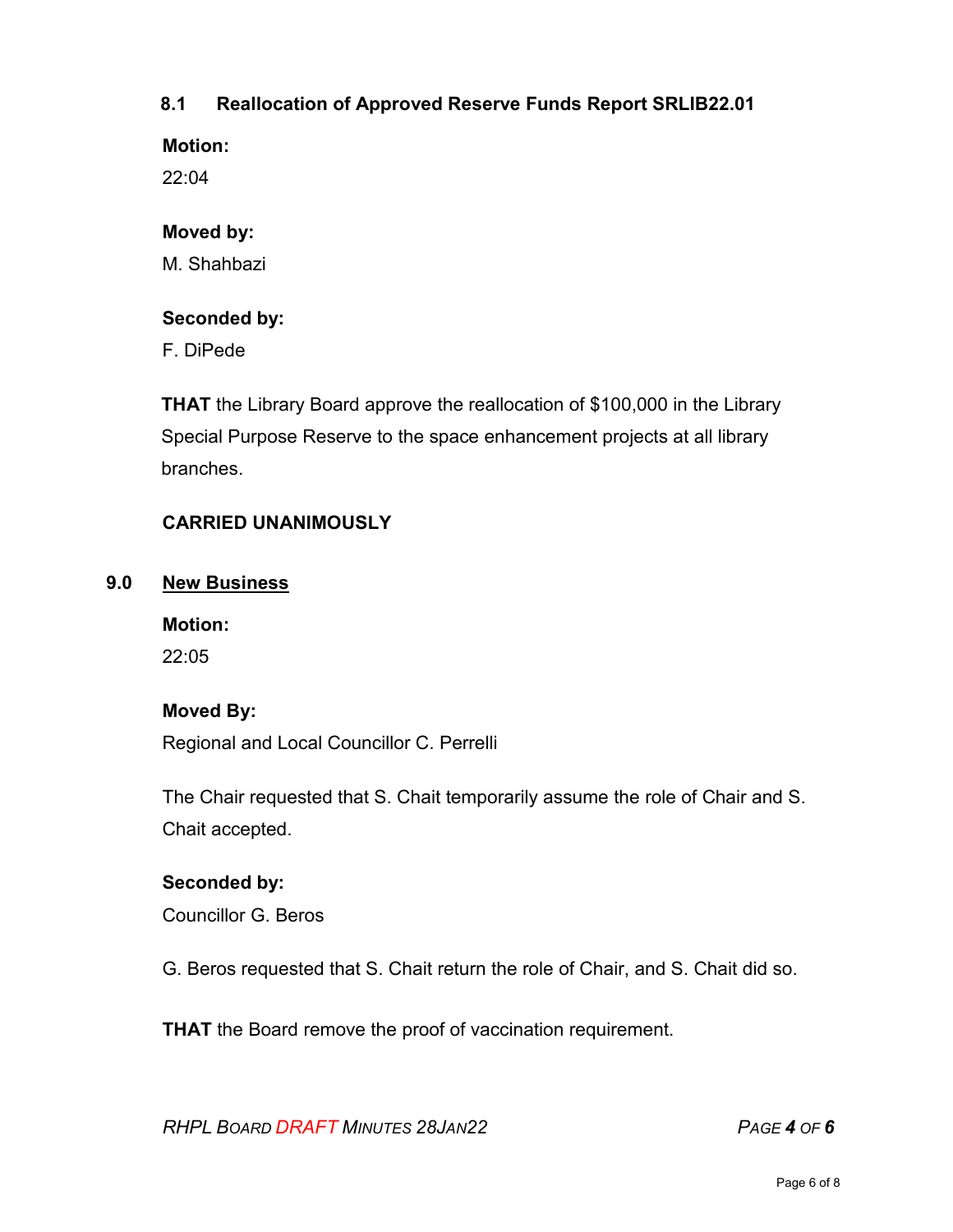#### **A recorded vote was requested:**

**Yes:** Councillor G. Beros, and Regional and Local Councillor C. Perrelli

**No:** S. Chait, F. DiPede, S. Raj, M. Shahbazi and R. Wang.

The motion failed.

#### **10.0 Member Announcements**

Board Chair welcomed new board member Sugantha Raj.

Board Chair acknowledged election of new Mayor David West and advised that a congratulatory letter on behalf of the Library Board will be sent to Mayor West.

#### **11.0 Date of Next Meetings**

The next Regular Meeting of the Library Board will be held on: **Tuesday, February 22, 2022** virtually using video-teleconferencing technology**.** 

#### **12.0 Adjournment**

**Motion:** 

22:06

#### **Moved By:**

S. Raj

#### **Seconded by:**

F. DiPede

**THAT** the meeting be adjourned at 5:32 p.m.

#### **CARRIED UNANIMOUSLY**

Respectfully submitted,

"Signed version on file in the Administration Offices"

*RHPL BOARD DRAFT MINUTES 28JAN22 PAGE 5 OF 6*